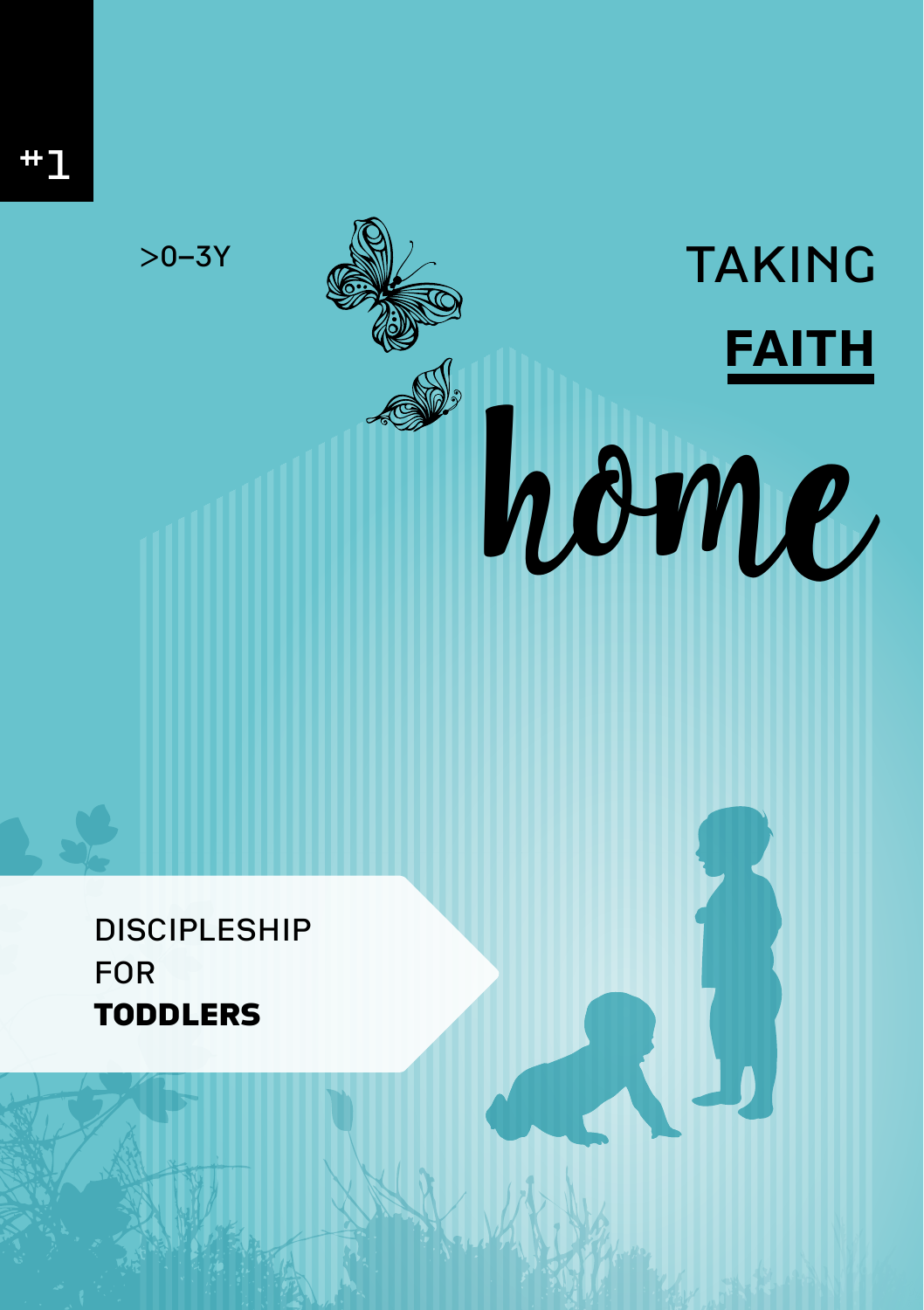### **AS PARENTS WHO BELIEVE WE ARE LOVED BY GOD, WE WANT TO DO ALL WE CAN TO HELP OUR CHILDREN RECEIVE THAT SAME LOVE THROUGH A RELATIONSHIP WITH GOD THAT LEADS TO A SPIRIT FILLED LIFE.**

**The question is, how do we do this? Research shows that we cannot delegate the important task of mentoring our children towards discipleship. Parental influence is by far the most important factor in our children's faith development. In other words, we need to take faith home.** 

**This pamphlet is a brief guide and idea resource on how you can share your faith with your toddler in those formative years from birth to 3 years old. We hope that these ideas can be a starting point for you and your family as you begin your faith journey together at home.**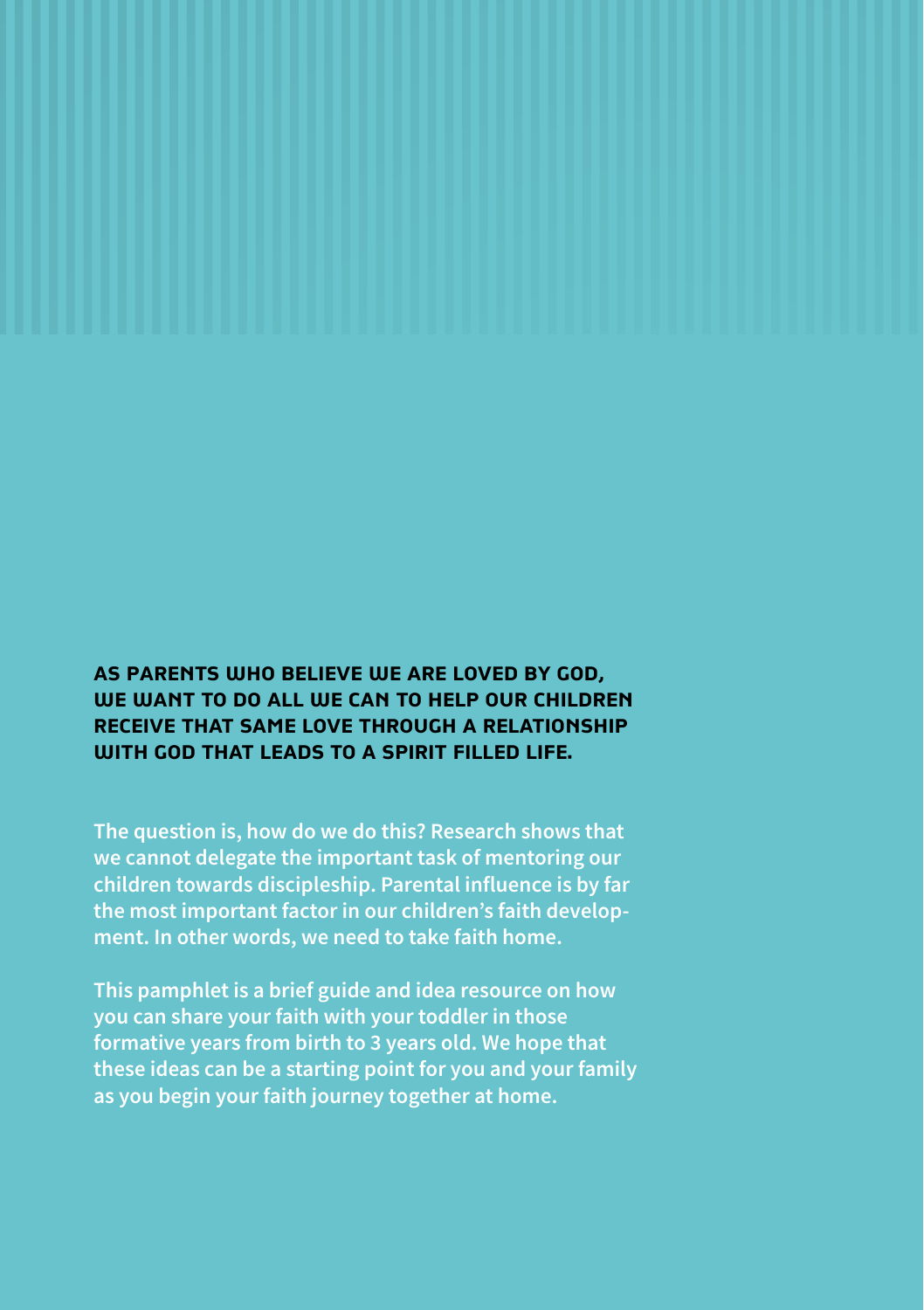

## **FOUR AIMS FOR PARENTS OF 0 TO 3-YEAR-OLDS ALONG WITH SOME PRACTICAL TIPS:**

**HELP YOUR CHILD KNOW THAT THEY ARE LOVED BY GOD**

Find time each day to play with your child. Don't be too stressed. Smile, relax, and enjoy time together, because your baby's experiences now will shape their picture of God in the future and their ability to have an open and trusting relationship with him.

- Cherish your relationships. If you are married, take time together each week to stay close. If you are a single parent, be intentional about maintaining relationships with other adults. This will positively affect the loving environment your baby or toddler experiences.
- Start family faith traditions now. You may not think your baby or toddler is noticing, but they are! Welcome the Sabbath by lighting candles, singing, and reading a child's worship book. Other traditions might arise around Christmas, birthdays, and Easter.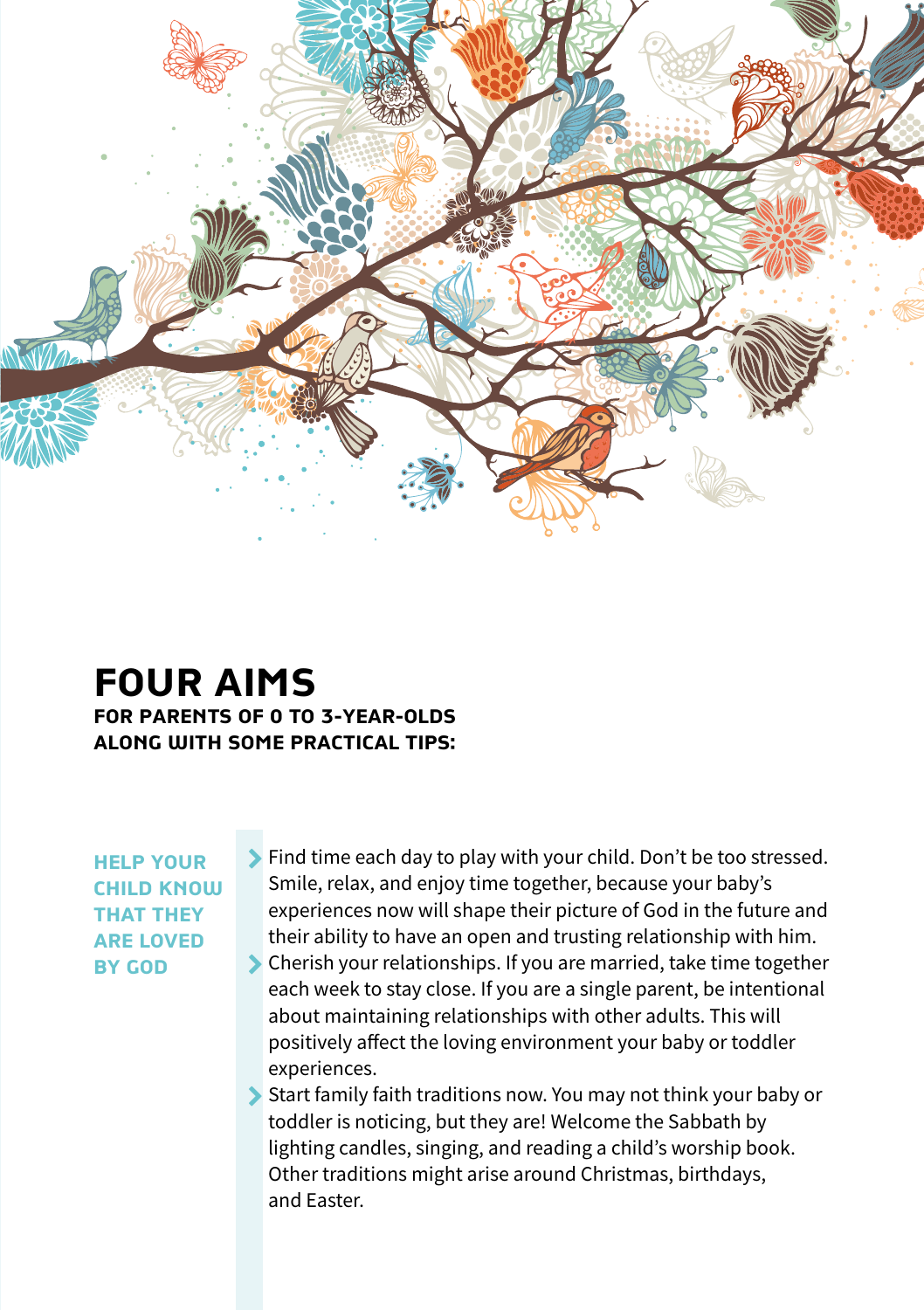**HELP YOUR CHILD FEEL WELCOME IN THE CHURCH COMMUNITY**

- Your baby is never too young to start going to church. In fact, the earlier you form the routine, the better your child will enjoy Sabbath school, and the church community will love to see your child.
- You may feel tired as a parent, and it is tempting to rest up, but we all need our faith community, and most of the time you will be glad you made the effort.
- Consider having your child dedicated at church. Contact your local pastor to make arrangements for this special occasion of thanksgiving for and blessing of your child.

**HELP YOUR CHILD BE FAMILIER WITH BASIC BIBLE STORIES**

#### **HELP YOUR CHILD PRAISE GOD**

- There are many great story books for children, but perhaps the greatest is the Bible. Start reading bible story books and spiritual bedtime stories as soon as possible. By doing so, you will create some great times together and at the same time lay the foundation for later faith development.
- **Babies and toddlers love music and song. Invest in some good** Christian music for toddlers. They'll soon be joining in!
- Sing songs with your baby or toddler. Remember, they think you're brilliant! Moreover, the interaction will introduce them to active praise.
- Remember to pray with and for your child. Get into the routine of praying at bedtime and at the start of the day. Say a blessing over your child while he / she sleeps. If you can, pray together as parents for your baby / toddler.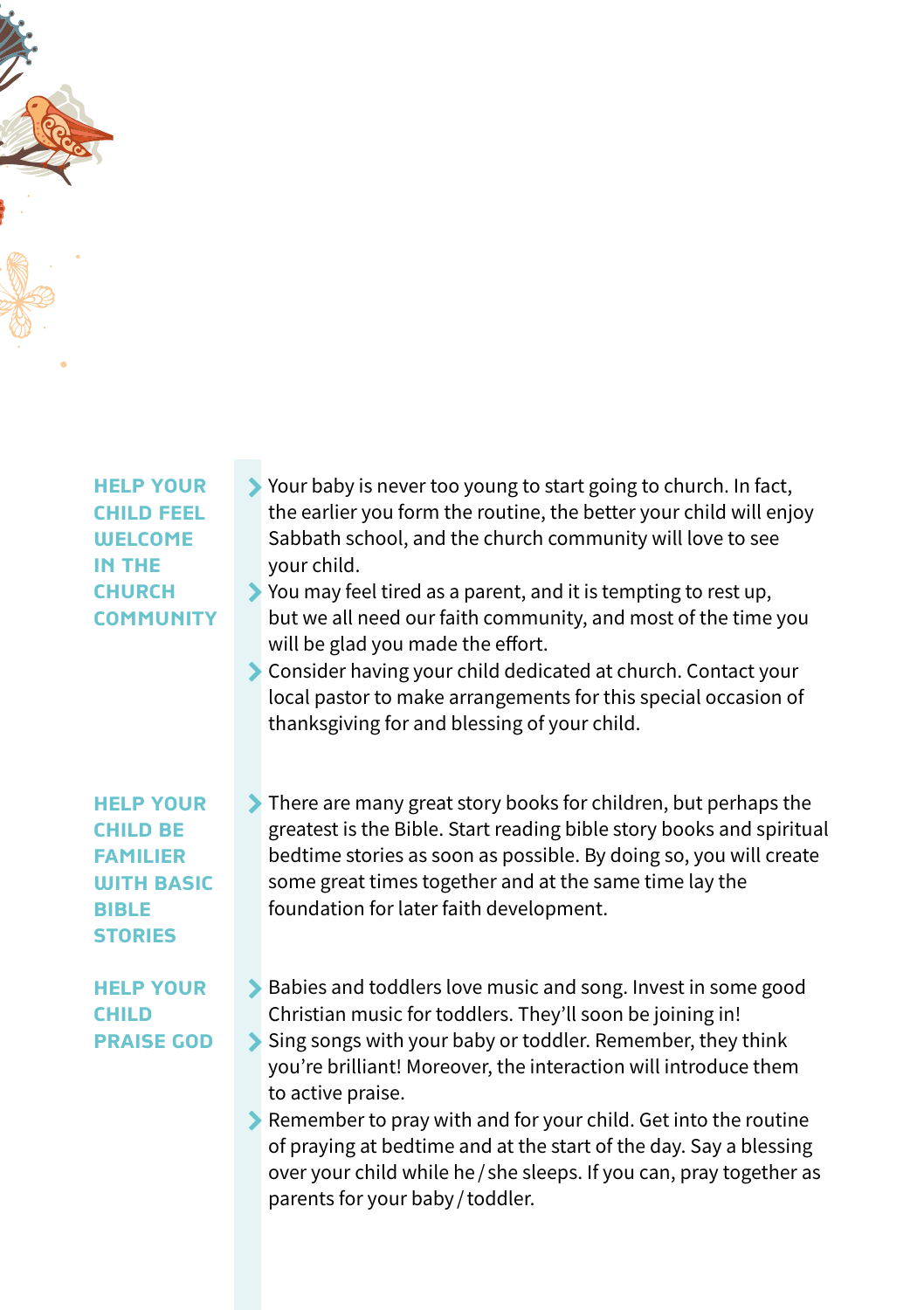### **RESOURCES TO HELP YOU ON YOUR WAY:**

**Gracelink:** Beginner Sabbath school lesson – basic Bible stories for 0 to 3-year-olds. Each story is repeated over a 4-week period. At Sabbath School, the child will recognise the story from home. www.gracelink.net/beginner

**Our little friend** (where the Gracelink stories are found) www.ourlittlefriend.com

#### **Great bible story books for babies and toddlers:**

My First Bible

#### **Devotional books:**

Love Letters, by Rosanne C. Tetz Little Hearts for Jesus, by Sally Piersson Dillon Books about Jack, by Janice Mathews

#### **Family worship ideas:**

100 quick Worship Ideas for Kids, by Karen Holford

#### **Christian Parenting:**

52 Ways to Parent Happy Children, by Karen Holford

#### **DVD:**

Tiny Tots for Jesus, by 3 ABN

#### **Music:**

Little Voices Praise Him Playful Worship – Loving Experiences Through Music, by Kylie Stacey www.playfulmusic.org